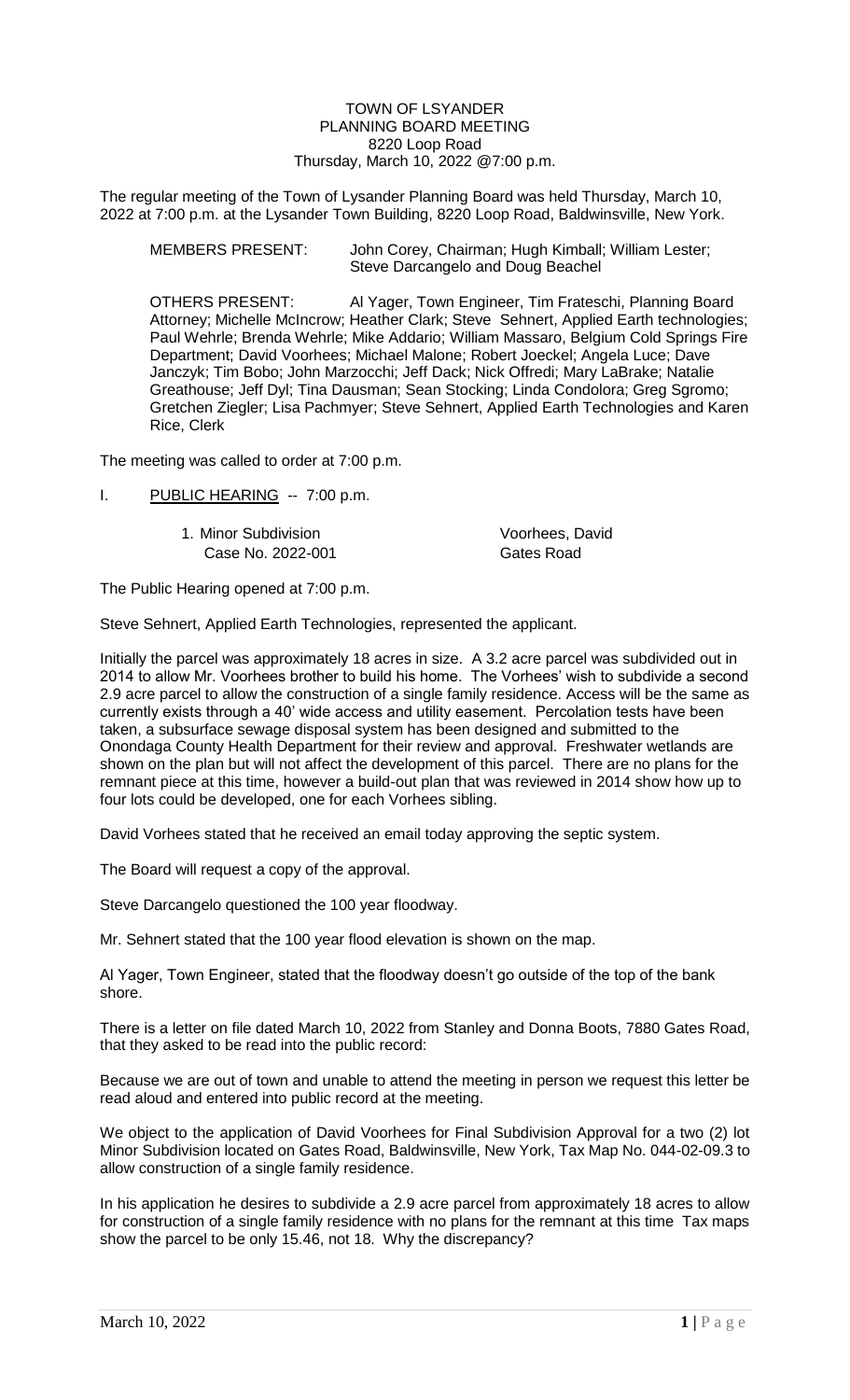We are concerned once again about the fire danger not only to the proposed dwelling, surrounding forest and wooded areas, but also to the safety of the inhabitants and first responders as they only access fire and rescue teams will have is down a 1600 foot long access lane/driveway.

Also, of concern, is the fact that the house will share this common 1600 foot long access land/driveway with a home that has already been built adjacent to the proposed parcel. The current resident is a family member of Mr. Voorhees an assumption has been made that they are on good terms with each other. A concern of ours is what will happen in the in the future if these good terms should sour or if one or the other decides to sell their home and the new purchaser does not 'get along' with his share driveway neighbor. This could lead to a lot of trouble in the future. Perhaps this is one of the reasons that the Town of Lysander has frowned upon 'Flag' lots.

Having lived on Gates since the early 60's we know how volatile the exposed water table level along the Seneca River is. We are still concerned about the environmental impact of rising waters and stormwater discharge building so close to the flood line border.

To approve this subdivision will not only detract from the natural beauty and ecological diversity of Gates Road it will create a scenario for possible endangerment of freshwater wetlands and waterways and groundwater contamination. Zoning regulations are in place to protect areas. This pristine parcel of abandoned agricultural and wetland acreage would no longer be a natural haven for deer, waterfowl, other birds and wildlife.

We have spoken with other residents of Gates Road to find out what their thoughts on the proposed subdivision and were surprised to find that a couple did not receive a notification. Also upsetting is that while the Notice of Public Hearing letter was written on February 16<sup>th</sup> it was not mailed until March 1<sup>st</sup> and not received by us until March 9<sup>th</sup> giving us very little time to research the proposal and to property prepare a response.

Mr. John Corey, we respectfully submit this letter and appreciate your and the rest of the board members consideration of our objections before making your decision this this matter.

Steve Darcangelo questioned the letter received from the Boots' family and asked if these dates accurate.

Karen Rice, Clerk, stated that the February 16<sup>th</sup> date of the Legal Notice was the date of the deadline for publication in the February 23<sup>rd</sup> edition of the Baldwinsville Messenger. Once verified that it did get published a copy of the Legal Notice gets sent to surrounding property owners normally within 300 feet of the site. The Legal Notice was mailed out March 1<sup>st</sup>, more than a week's notice of the meeting. Being out of Town their notice must have been delayed in getting to their location.

Mr. Darcangelo questioned if that was in the requirements.

Karen stated it's 72 hours, as a courtesy, not a requirement.

Tim Frateschi, Esq., concurred stating that there is no statutory requirement for that.

Mr. Darcangelo questioned if we know what prompts some of these concerns that are raised in the letter.

Mr. Yager stated that Mr. Boots was here for the previous Public Hearing in 2014. The same concerns were raised at that time.

Karen added that he owns several parcels on Gates Road, at least one adjacent to this site, resides there, has an apple orchard and seed company there.

With regard to the access there are 'bump outs' for fire trucks and/or emergency vehicles.

There being nothing further, the Public Hearing closed at 7:09 p.m.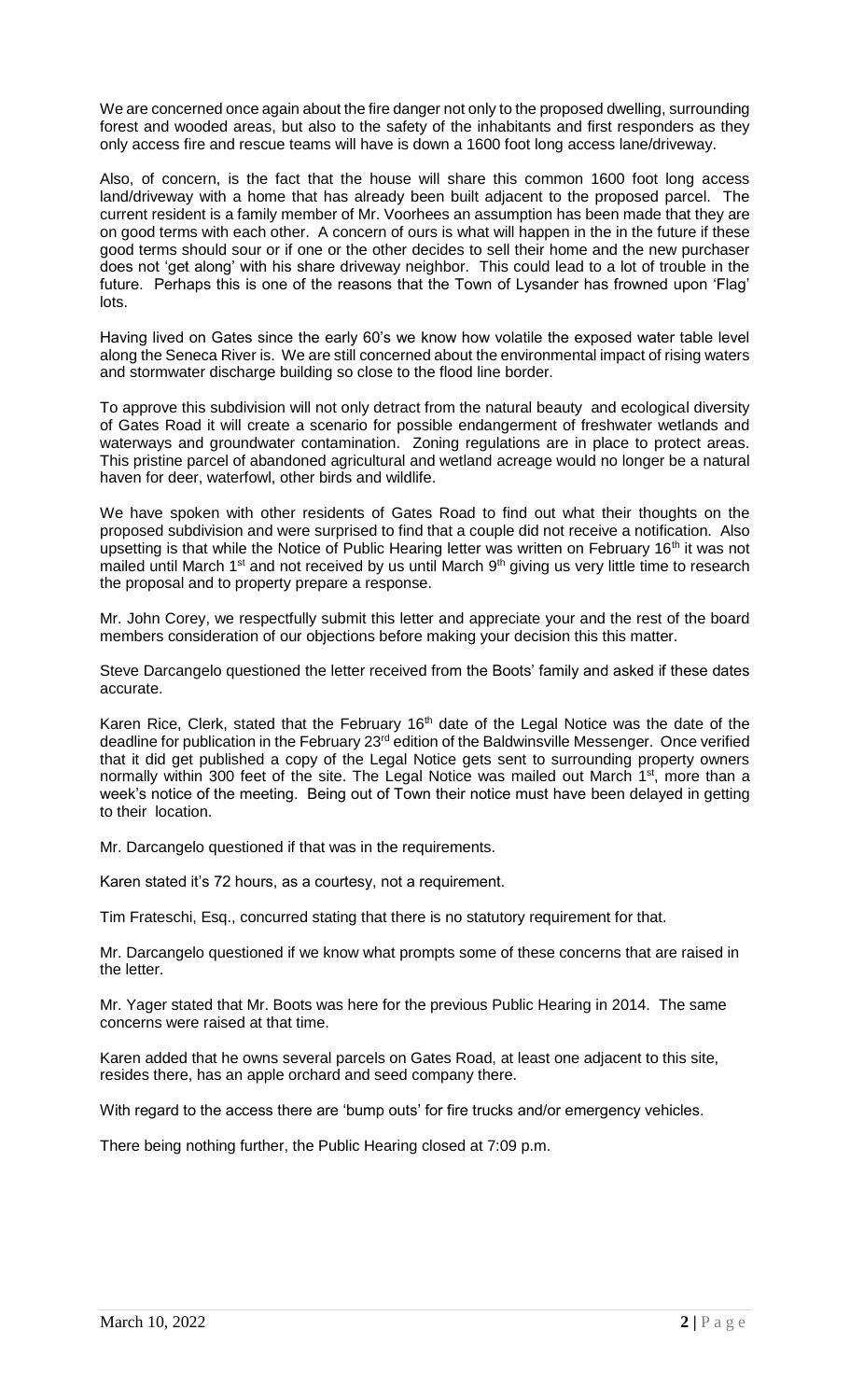## II. APPROVAL OF MINUTES

Review and approval of the minutes of the February 10, 2022 Planning Board meeting minutes.

RESOLUTION #1 -- Motion by Lester, Second by Kimball

RESOLVED, that the minutes of the February 10, 2022 regular Planning Board meeting be approved as submitted.

### 5 Ayes -- 0 Noes

III. OLD BUSINESS

| 1. Minor Subdivision | Voorhees, David |
|----------------------|-----------------|
| Case No. 2022-001    | Gates Road      |

There is a letter on file dated March 10, 2022, prepared by Al Yager, Town Engineer, that will be read into the public record, in part:

I have completed my review of the map for the above referenced minor subdivision prepared by Applied Earth Technologies, dated January 3, 2022. The proposed subdivision conforms to buildout plan for the parcel that was previously approved. I would have no objections to the Planning Board approving the proposed minor subdivision at this time with the following conditions:

- 1. The owner must obtain approval of a septic system for the property from the Onondaga County Health Department prior to the subdivision map being filed in the County Clerk's office.
- 2. The owner must have a wetland delineation prepared by a qualified professional and obtain a wetland determination letter from the NYS DEC prior to the subdivision map being filed at the County Clerk's office.

The application was forwarded to the Onondaga County Planning Board for their review and recommendation. Their comments will be made part of the following Findings:

### FINDINGS:

An environmental assessment that was done on a full build-out of this property indicated that this action will not result in any significant or adverse environmental impacts.

This action is consistent with the Town's Comprehensive Plan.

This action is consistent with the Town's current zoning ordinances, as a variance was granted for the flag-lot configuration in 2014.

This action has been referred to the Onondaga County Planning Board who have determined that the referral be acted upon by the referring board, with the following modifications:

An individual sewage disposal plan must be approved by the Onondaga County Health Department prior to endorsement of the subdivision plan.

The Board also offers the following comments:

- 1. The Town is encouraged to require the applicant to reconfirm prior submittal information regarding potential buildout of the entire property and environmental impacts, so as to effectively coordinate and protect access and infrastructure.
- 2. The municipality is encouraged to minimize exposure to damage from natural hazards and uphold local flood ordinance requirements, as required for good standing in the National Flood Insurance Program, by ensuring that any proposed development would not negatively affect drainage patterns in or near the floodplain.
- 3. The Town is encouraged to ensure appropriate access and utility easements are in place for all current and future lots and to include easement information on filed maps.

This action will cause no adverse effects on the public health, safety and welfare in the neighborhood or district.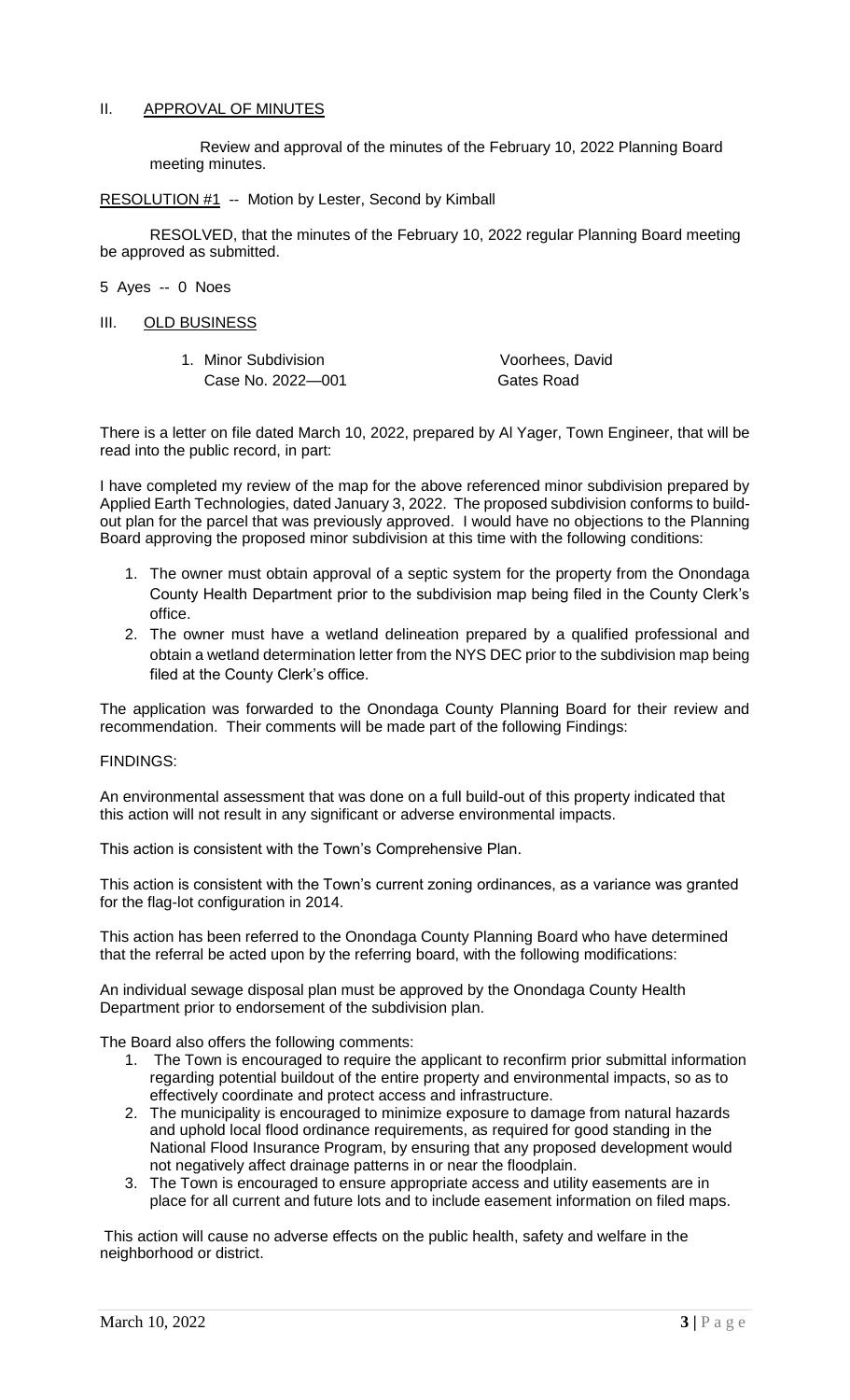This subdivision does not provide suitable land, as recommended by the Parks and Recreation Commission, for the development of parks, playgrounds, recreation or open land areas in the Town.

## RESOLUTION #2 Motion by Corey, Second by Darcangelo

RESOLVED, that a Public Hearing having been held and there being no findings or grounds for decision contrary to the laws and regulations of the Town of Lysander, County of Onondaga or State of New York, Final Plat approval for a two (2) lot subdivision application by David Voorhees for property located at Gates Road, Plainville, New York, Part of Farm Lot Nos.

74 and 84 and Tax Map No.044.-02-09.3, as shown on a made dated January 3, 2022 , prepared by Stephen Sehnert, Licensed Land Surveyor, is hereby approved with the following conditions:

- 1. The owner must obtain approval of a septic system for the property from the Onondaga County Health Department prior to the subdivision map being filed in the County Clerk's office.
- 2. The owner must have a wetland delineation prepared by a qualified professional and obtain a wetland determination letter from the NYS DEC prior to the subdivision map being filed at the County Clerk's office.
- 5 Ayes -- 0 Noes

RESOLUTION #3 -- Motion by Corey, Second by Kimball

RESOLVED, that in granting a subdivision to David Voorhees for property located at 7940 Gates Road, Plainville, New York, the Planning Board invokes its right to impose a fee of \$250.00 per lot for one (1) lot, in lieu of land for the development of parks, playgrounds, recreation or open land areas in the Town.

5 Ayes -- 0 Noes:

State law states that the applicant shall file the final plat in the Onondaga County Clerk's office within sixty-two (62) days from the date of final approval or such approval shall expire. The applicant shall also file one copy of the final plat in the Lysander Clerk's office.

Mr. Sehnert thanked the Board for their time.

| 2. Site Plan Review | <b>B &amp; F Development</b> |
|---------------------|------------------------------|
| Case No. 2020-001   | 3285 Belgium Road            |

John Corey, Chairman, stated that at the last meeting the Board went over the SEQR and based on that discussion we requested that our attorney, Tim Frateschi, prepare a SEQR Determination Resolution.

Mr. Corey addressed the project engineer, asking if any more comments would be made.

Greg Sgromo, Dunn & Sgromo, stated that we listened to the Planning Board the last time, we made a couple changes, one we enlarged the recreational area by the clubhouse quite a bit and we took out some islands to accommodate the Fire Department and we've moved some of these parking spaces back to reduce the number of islands in the middle there to try and balance every day safety with fire access; those are outlined in our letter. Other than that, we're open to whatever suggestions.

Mr. Corey added that you've also sent in a revised Landscaping Plan.

Mr. Sgromo concurred.

Mr. Corey, addressing Al Yager, Town Engineer, stating the last time we talked with regard to the SWPPP (Stormwater Pollution Prevention Plan) you indicated we have a number of issues that all seem to be resolved, but not quite resolved at this point.

Mr. Sgromo concurred stating that there are some stragglers from having changed the site. We just have to get caught up and sit down with Al and go through those details to make sure that the comments (unclear) meet standards.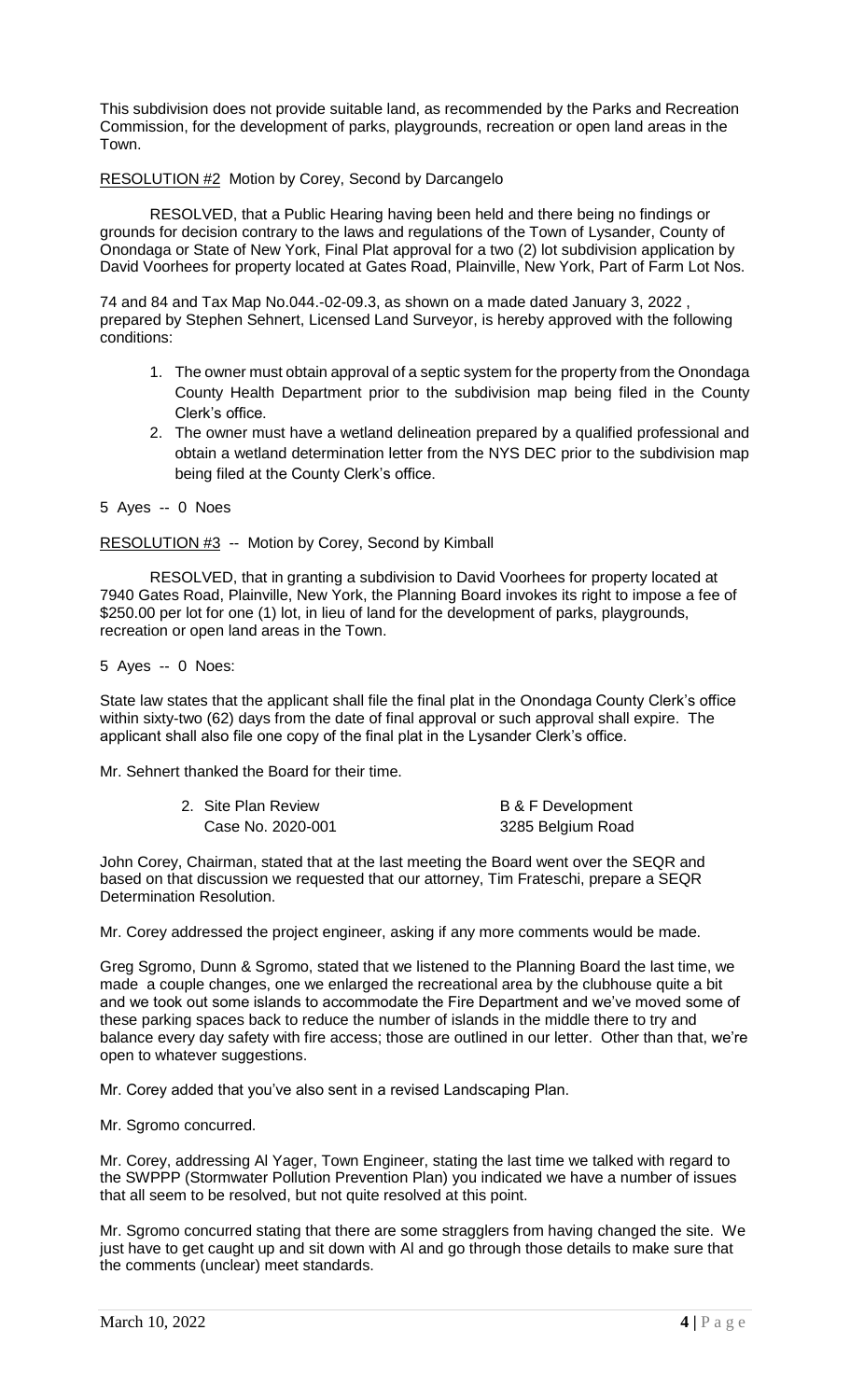William Lester questioned if the plans that have been submitted is acceptable to the Fire Department.

Mr. Sgromo stated that they provided a set to the Fire Department; we haven't received comments back. The intent there was to balance every day safety with fire access and things like knox boxes, fire hydrants were addressed.

Mr. Corey questioned if we would get a letter at some point in time from the Belgium Cold Springs Fire Department.

Mr. Sgromo concurred.

Mr. Corey addressed a question to Al Yager, Town Engineer, asking if the Site Plans we now have are good in the sense of showing what needs to be showing what needs to be shown.

Mr. Yager stated that the grading plan will be revised. We haven't seen any grading plans for the revised landscaping areas so there will be some changes to the grading plan; but the overall schematic of the lot will remain the same.

Mr. Sgromo…essentially, any kind of approval would be upon final engineering review just so we can tie up all of the loose ends. We've reviewed the comment letter from Al and have no problems with anything in there. It can be done, it just needs to be coordinated.

Tim Frateschi, Planning Board Attorney, stated the last meeting we did go over Part 2 of the EAF. There were indications of some no to small impacts that we went over and I have prepared a resolution, at your request, that has several recitals and several Findings and Determinations. It also has, at the end, an option where if you're in the position tonight of approving the Site Plan you could. It is my understanding that we're not in that position tonight. That you want to bifurcate this resolution until the SWPP (Stormwater Pollution Prevention Plan) is completed and until you have an opportunity to look through the Landscaping Plan that just came yesterday. So, I think the Board just wants to do the SEQR determination tonight, is that my understanding?

### Mr. Corey concurred.

Mr. Frateschi stated that aside from all the recitals I will go through the Findings and Determinations to make sure they properly reflect the Board's views and I'll read the Whereas clause before the Findings and Determinations with the complete Resolution to follow. Keep in mind we are making a determination as to the environmental significance of this project, whether there will be a significant environmental impact for the project.

**WHEREAS**, based on the review of the Site Plan Package, Part 1 and Part 2 of the EAF, the Planning Board's familiarity of the Project Site, the Town's Comprehensive Plan, the zoning designation of the Property as Planned Unit Development, the comments received by the public, and all of the Recitals stated above, the Planning Board hereby makes the following **FINDINGS and DETERMINATIONS**, which will be added as a supplement to the EAF Part 2 and 3:

- 1. **FINDING and DETERMINATION**: The Project is consistent with similar multi-residential apartment use buildings within close proximity of the Property, including the Riverknoll Apartments across NYS Route 31 and the three-story Silver Wood apartment complex on Willett Parkway which is also situated adjacent to a single-family residential neighborhood.
- 2. **FINDING and DETERMINATION**: Mixed use residential opportunities is a goal of the Radisson Community, which should include single family housing, town house opportunities and multi-family apartment living.
- 3. **FINDING and DETERMINATION**: Except as set forth in FINDING and DETERMINATION Number(s) 8-11, the Planning Board has reviewed the D&S January 4, 2022 Letter, agrees with the reasoning and rationale set forth therein, and adopts the reasoning and rationale as justification for the SEQRA determination set forth herein.
- 4. **FINDING and DETERMINATION**: Except as set forth in FINDING and DETERMINATION Number(s) 8-11, the Planning Board has reviewed the D&S January 10, 2022 Letter, agrees with the reasoning and rationale set forth therein, and adopts the reasoning and rationale as justification for the SEQRA determination set forth herein.
- 5. **FINDING and DETERMINATION**: While the Project only proposed .25 acres of open recreation space for its residents, the Kerri Hornaday Park is in close proximity to the Project and the proposed walking trail to said Park will provide sufficient open space and recreational opportunities for the Project's residents.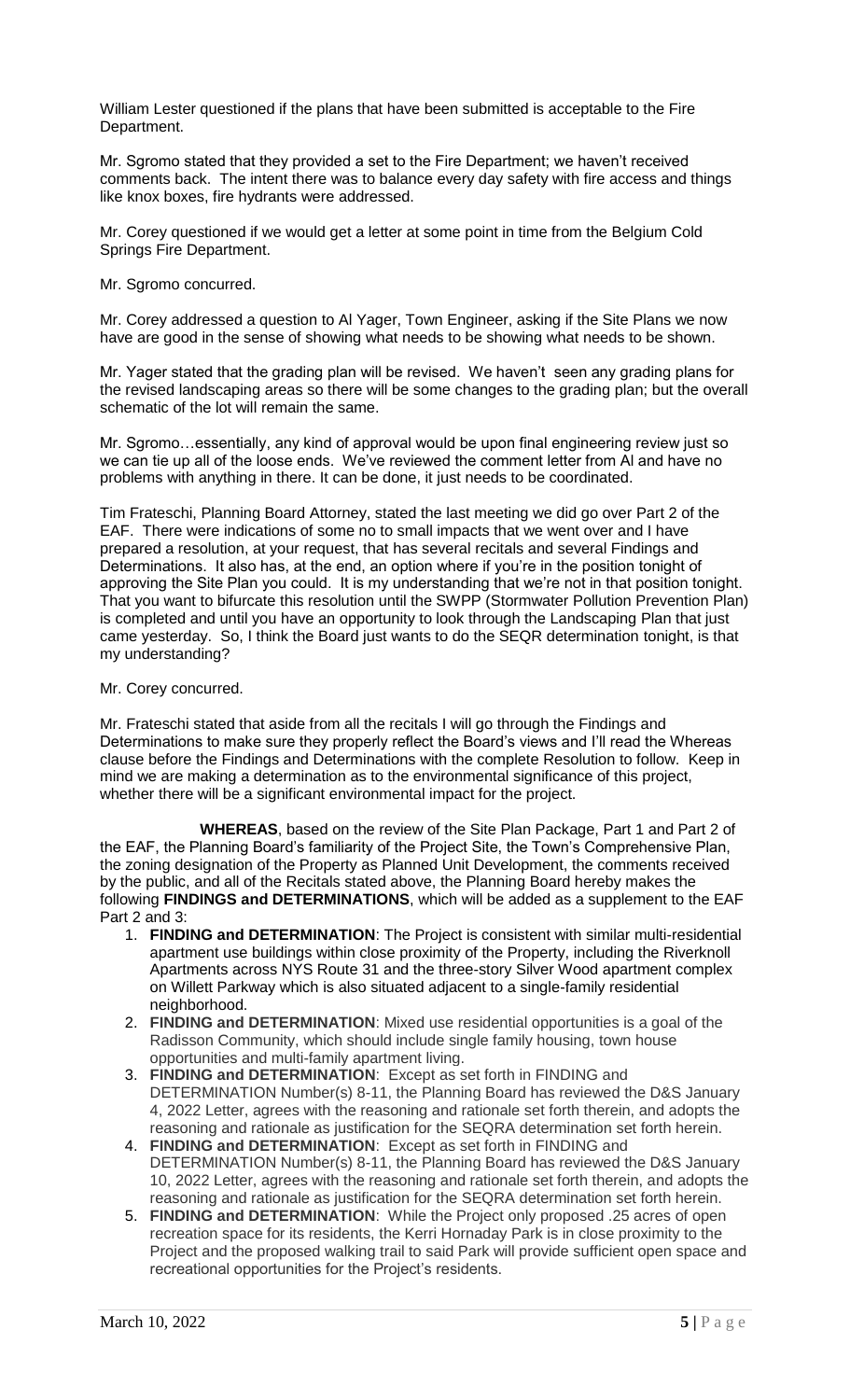- 6. **FINDINGS and DETERMINATION**: No evidence has been presented that would indicate any de-valuation in property values to single family houses because of the Project, which Project is similar to other apartment complexes in close proximity to the Property.
- 7. **FINDING and DETERMINATION**: The illustrations and elevations provided by the Applicant show architecturally pleasing structures that are consistent with the "look" of a residential home, including vinyl shake siding, vinyl siding, pressure treated wood or vinyl railings, asphalt shingles, cultured stone veneer, stone or concrete cap, and any other requirements of the Radisson Architectural Standards Board which will make the views consistent with the neighborhood.
- 8. **FINDING and DETERMINATION**: While the "look' of the buildings are consistent with residential homes and apartments in the area, the buildings should be screened to the greatest extent possible by: (i) keeping and maintaining the existing trees along NYS Route 31 and Drake's Landing; and (ii) supplementing the existing trees with a landscaping plan that will provide berms and decorative trees that will break up the view shed along Drake's Landing and NYS Route 31 and the single-family houses in the Oak Brook subdivision.
- 9. **FINDING and DETERMINATION**: The Traffic Study indicates that there will not be a significant degradation of service level on the impacted roads from the Project. However, based upon the Planning Board's personal knowledge of the intersection at Drake's Landing and NYS Route 31, the number of new residential units being proposed, the concerns raised by the Town Engineer and the public at the public hearing and through their correspondence to the Planning Board, there is sufficient justification for concern with vehicle queuing for left-hand (eastbound) movements from Drake's Landing onto NYS Route 31 to require further analysis upon substantial completion of the Project;
- 10. **FINDING and DETERMINATION**: The concerns set forth in Finding and Determination 9 above justifies a mitigation measure as further set forth at Finding and Determination number 11 below to assure the accuracy and integrity of the Traffic Study in light of the actual "build-out" conditions.
- 11. **FINDING and DETERMINATION**: Within 12 months of 80% occupancy of the Project, the Applicant shall pay for the cost of a traffic study, commissioned by the Town of Lysander Planning Board, to determine if a dedicated left-hand turn lane should be added to Drake's Landing to prevent queuing that affects vehicles entering onto Drake's Landing from the southern Oak Brook Road intersection. The estimated fee for the updated traffic study shall be placed in escrow prior to the Project receiving a building permit for the project
- 12. **FINDINGS and DETERMINATION**: In the event the proposed traffic study described in FINDING and DETERMINATION 11 above warrant a dedicated left-hand turn lane on Drake's Landing based on level of service determination at 100% occupancy, which proposed study will include background traffic analysis of traffic generated separate from this Project, the Planning Board to make the final determination of a left-turn lane based on the proposed study, the Applicant shall pay the cost of the construction of such a lefthand turn lane. A surety bond or letter of credit shall be provided to the Town prior to a building permit being issued in the amount of the estimated construction cost of the lefthand turn lane.

**NOW, THEREFORE BE IT RESOLVED**, that having reviewed the EAF and relating it to the criteria set forth in Section 617.8(c) of the SEQRA regulations, having held the public hearing and making the Findings and Determinations contained in this Resolution, the Planning Board hereby issues a Negative Declaration under Article 8 of the Environmental Conservation Law;

**BE IT FURTHER RESOLVED**, that the Lead Agency is the Planning Board of the Town of Lysander, with a mailing address of 8220 Loop Road, Baldwinsville, Town of Lysander, New York;

**BE IT FURHTER RESOLVED**, that the Project is a Type I Action under SEQRA; **BE IT FURTHER RESOLVED**, that the proposed Action is located on Drake's Landing and NYS Route 31 in the Town of Lysander;

**BE IT FURTHER RESOLVED,** that this Resolution be appended to the EAF Part 2 and Part 3 and made a part thereof;

**BE IT FURTHER RESOVED,** that all the letters and other documents cited herein are incorporated into this resolution; and

**BE IT FURTHER RESOLVED**, that Secretary to the Planning Board is hereby directed to file this Negative Declaration with the appropriate entities as set forth under 6 NYCRR Part 617.

Mr. Frateschi stated that that is what the SEQR Resolution says, as you know there was an option, as we discussed, for actual of the Site Plan, which I don't think we're in a position to. Some of the conditions of that approval I think should be understood by the applicant and give an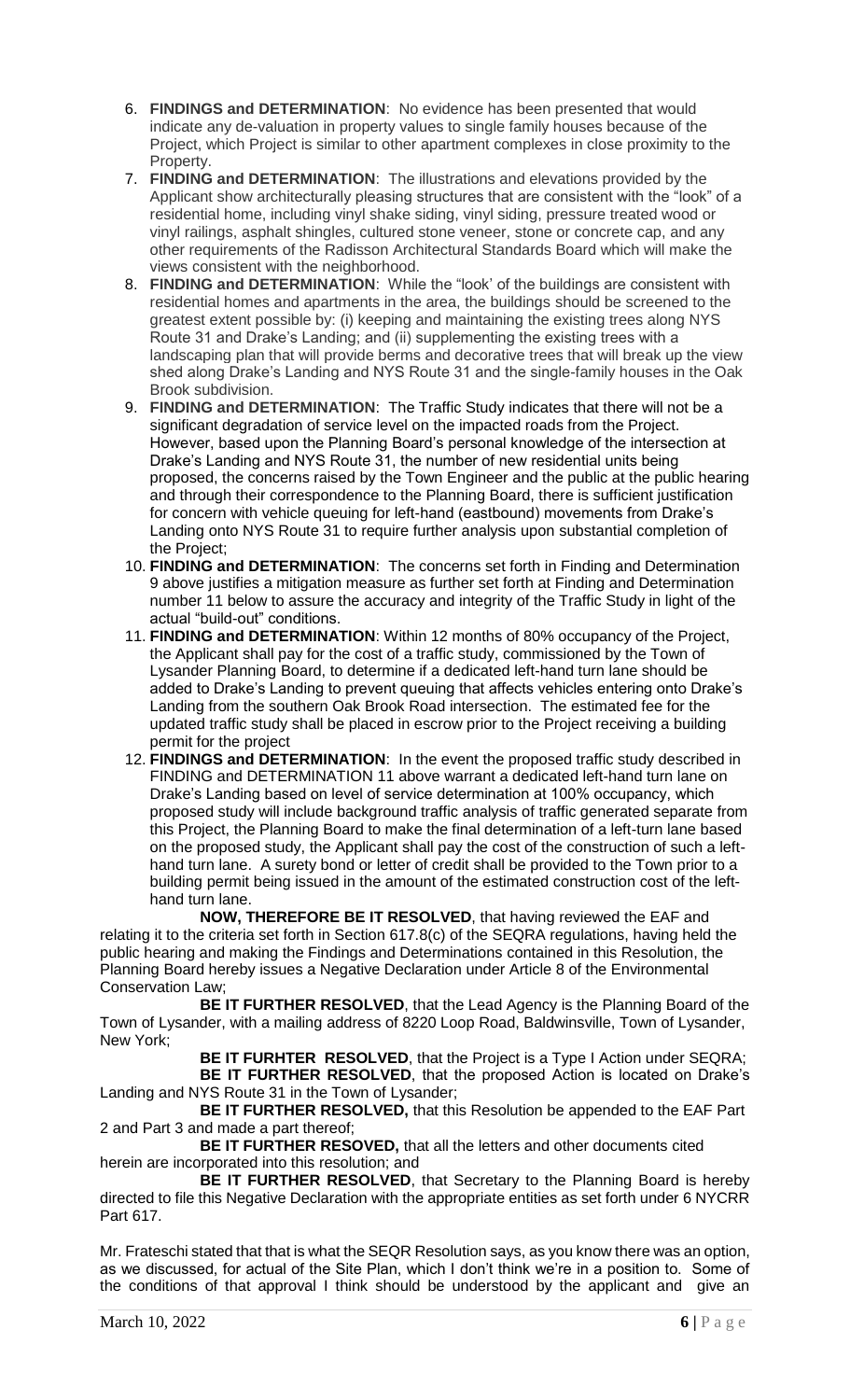opportunity to be heard on those conditions because I think that will affect the SEQR determination ultimately, so the two main conditions really relate to a proposed traffic study that would have to take place within twelve months of 80% occupancy of the building and the final Landscaping plan and setting aside escrow to make sure that if a traffic study does determine that there is problem with left-turns with Drake's Landing then a dedicated left-turn lane would be put in place. I think the Board would be interested in hearing the applicant's responses to those conditions.

Mr. Sgromo stated that he understands what the concerns are, we've discussed them for a couple of years now and my concern with that particular language is that 1) the trigger points are not based on engineering principles, even today as a Planning Board it would be capricious and arbitrary for you to demand us to in a turn-lane because DOT studies and all of the engineering based studies say that t's not required. So, for us to give that up is kind of problematic in a language where it's open to whatever the Planning Board wants; 2) the cause of what would result in a turn-lane being needed at the 80% stage of our development…lets say that a warehouse gets built in the Industrial Park somewhere and drives down massive amounts of traffic to that intersection which caused delays to increase, so the increased delays are not due to our project, but due to some other project. For us to bear the cost of that isn't fair. Those are the two main issues I have for that resolution as it stands; not that it can't be kind of tightened up in some way, but those are scenarios that are really outside of our control or outside of standard engineering principles which make it problematic in our view.

Steve Darcangelo stated that he thinks they're both good points. The one thing that could be done is a traffic study qt the 80% occupancy could include an evaluation…how much traffic may be coming from any development that occurs between now an that date. So, if by chance another facility is constructed out on Drake's Landing or in the location that contributes to peak morning traffic, which I think is the critical time. The study could evaluate what impact that has vs the impact of your development. We would, in our commissioning of getting a report, we would ask that that be evaluated in the event that something else comes in in the meantime. I understand what you're saying that the idea that a study now shows that there's not an impact but the concern is there are so many variables in a traffic study that slight changes, many of them are interpretations, slight changes in the variables could give a different outcome. That outcome could show that there is a slight impact, maybe it doesn't change the service level, but I think a great proposal in the sense that it provides an opportunity to assure that we don't have something there that results in a negative impact. We don't have to use a crystal ball, we're actually going to base it on what happens. I like the idea.

Mr. Sgromo stated that based on your statement I feel good, but the way it's written, none of us may be in the room in three years…United Auto Warehouse could all of a sudden generate a massive amount of vehicles that negatively impact that intersection and we'd be the ones bearing that cost or responsibility; or that Board in two or three years could just decide that we've got blanket to say put in a turn lane, we're going to have to put in a turn lane. I'm not opposed…I understand what you're trying to do in general I'm ok with it, but the language to me is very open, much more open…

Mr. Frateschi stated that language that might be objectionable to you…is it the language from the SEQR resolution or the language from the conditions that we're not going to even consider tonight will certainly be updated and tightened up.

Mr. Sgromo stated that item 12 is the one.

Al Yager, Town Engineer, suggested they connect that to level of service evaluation. A traffic study would be a simple solution to that.

Mr. Darcangelo concurred stating that then it becomes bonafide.

Mr. Sgromo stated (unclear) background factor change…all of a sudden Drake's Landing is generating double the traffic in two or three years from what it is today, do we bear the responsibility or…

Mr. Yager stated that one of the concerns with the Board is the counts were done in 2020. Let's face it, 2020 was the birth of telecommuting. That is the concern, we're seeing more and more people going back to the office every day. Traffic counts were lower than previous traffic studies. With that being said, that's the Board's concern. While we don't want to discount the work that you've done, it is good work, it's a good traffic study. There's some concern that when people…who knows maybe this never happens, my personal opinion all professionals will not be going to the office every day again. The age of telecommuting is upon us, it's probably here to stay. With that being said, the Town needs a little bit of insurance polity to make us feel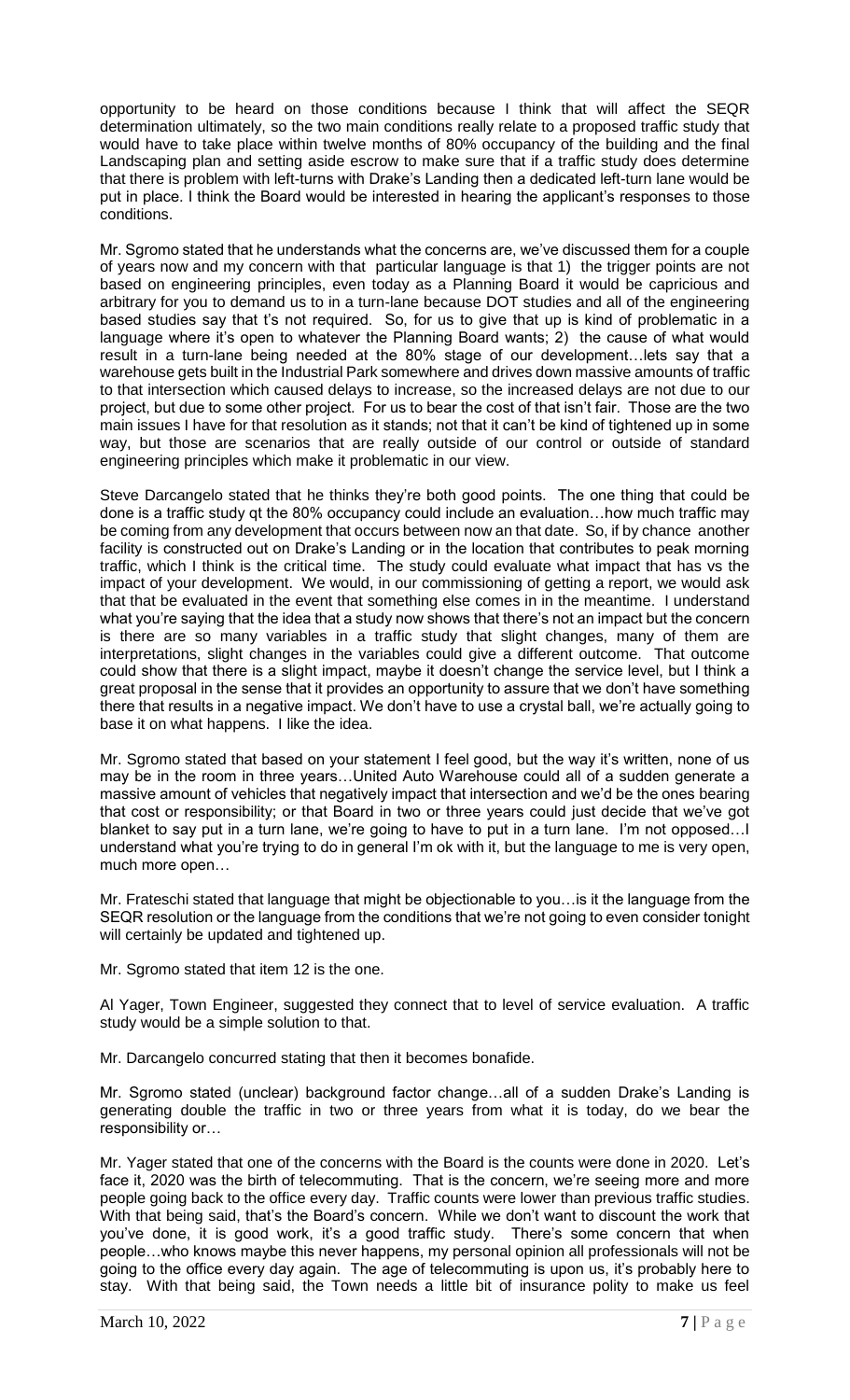comfortable that in three years if everybody is going back to work every day that could make a significant increase that was forecasted in the traffic impact study that was prepared in 2020. That is the Board's concern and I think if we link the turning lane to a level of service degradation greater than what was shown in your traffic impact study the Board I'm assuming would be comfortable with that.

Mr. Sgromo stated that that gives him the comfort, I can quantify it, I can relate it to something and you're absolutely right, we actually used conservative numbers on our trip generation, more conservative than across the street, but you never know what you get in that mix of residents. Maybe changes on Drake's has nothing to do with any growth or something…I'm ok as long as we base it on something that's quantifiable and not just a feeling.

Mr. Yager concurred.

Mr. Frateschi stated that the way it reads is, In the event the proposed traffic study described in FINDING and DETERMINATION 11 above warrants a dedicated left-hand turn lane on Drake's Landing...to me that means the experts who are doing the study, the study itself has to warrant the dedicated left-hand turn lane on Drake's Landing and this Board has to say that's what that says.

Mr. Sgromo stated that your intent is similar to what I'm saying…a little language in there with regard to level of service.

Mr. Frateschi suggested wording….*'warrants a dedicated left-hand turn lane on Drake's Landing based on level of service determination in the traffic impact study at 80% occupancy'*.

Mr. Corey stated that not only would the Town Engineer have to review the need, the DOT would have to review it.

Mr. Frateschi stated he would take the Planning Board's authority out: 'the Planning Board to make the final determination of a left-turn lane based on the proposed study'.

(Several talking at once)

Mr. Frateschi continued stating that their decision would have to be based on something, it can't be an arbitrary and capricious decision.

Mr. Corey stated that we're all on the same page, we'll get there, as I read that the only discretion that was given to the Planning Board and the Town Engineer is that based on studies there was action caused for us…

Mr. Darcangelo stated that the report doesn't have the authority to make you do something, we read the report, then use it to…

Mr. Sgromo stated that that's perfect, tightening up the language a little as discussed sounds fine.

Mr. Frateschi suggested the following language: *In the even the traffic study described in Finding and Determination 1 above warrant a dedicated turn lane on Drake's Landing based on level of service determinations in the traffic impact study at 80% occupancy, the applicant shall pay the cost of construction of such left turn lane; which will include background traffic analysis outside of this project.* 

Mr. Sgromo stated that his biggest concern is if traffic generated on the other side of the street for some reason increases from further development where DOT comes in and changes the signal timing on their side because of the additional traffic on 31…and then all of a sudden it makes it our burden even though we did nothing to cause it. That's the only concern we have.

Mr. Darcangelo stated that the study is going to be conducted at 80% occupancy, but based on 100%, correct? The wording is clear in that?

Mr. Yager stated from a DOT standard, yes.

Mr. Corey questioned who will make that determination with that language taken out.

Mr. Frateschi stated that the study will make the determination.

Mr. Corey stated that the study shows the results but either the DOT or the Town makes the decision.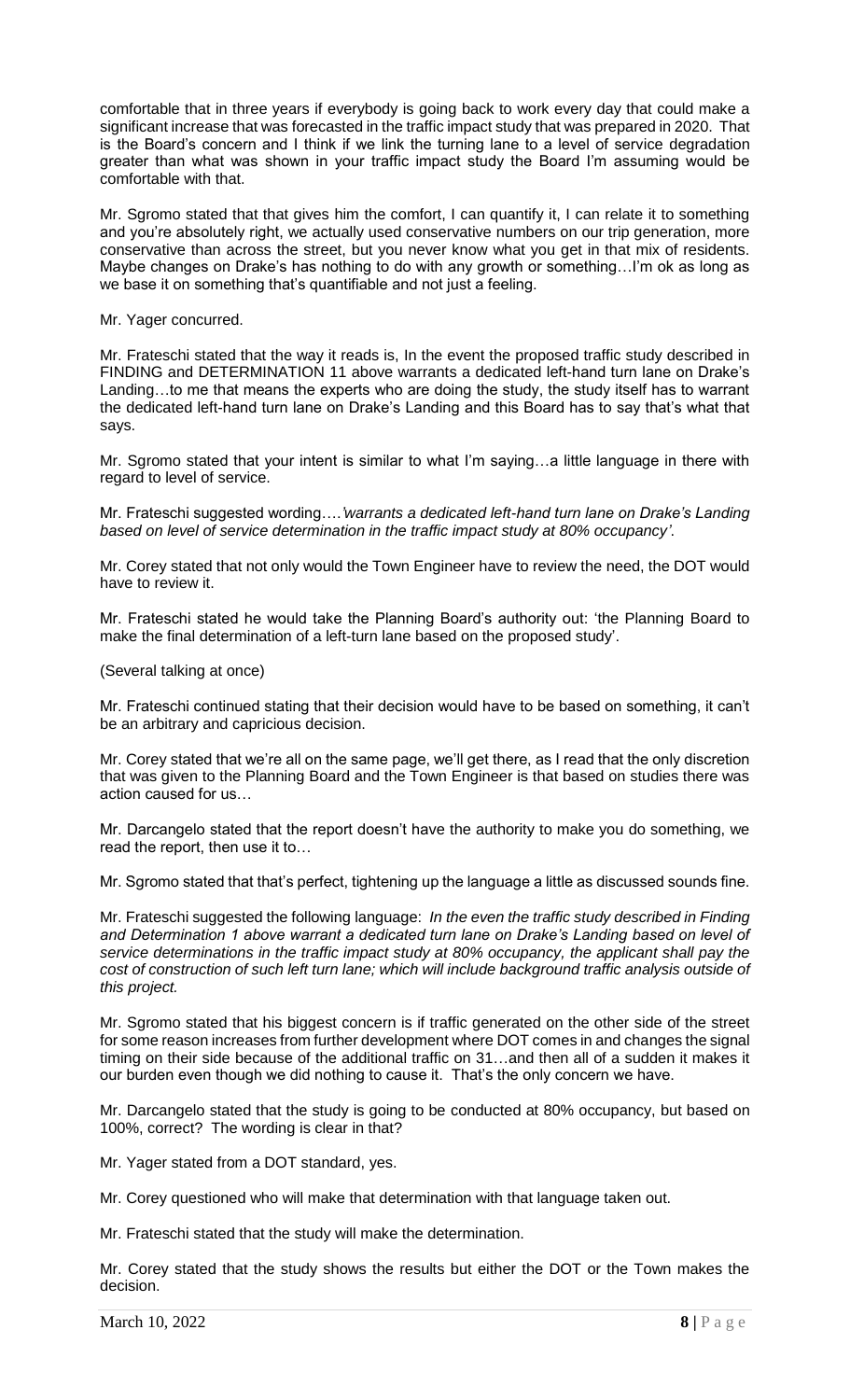Mr. Frateschi concurred.

Mr. Sgromo stated that the goal is once we're at 80% somebody does a traffic study, if there's a significant difference we have to come back here to deal with it.

Mr. Corey concurred.

Mr. Frateschi added additional language: *The Planning Board to make the final determination based on the study. The applicant shall pay the cost of construction of said left hand turn lane.*

Mr. Frateschi stated he gets the gist of it and will clean it up. If the Board is satisfied with this language tonight we'll do the SEQR and then for the final condition we'll get the agreed upon language.

Board members were in concurrence.

Mr. Darcangelo questioned if the language for any approval has to match with this.

Mr. Frateschi stated that he thinks it does. I think we have to have an understanding because I think the applicant needs to understand that the SEQR determination that is being made tonight is based on these conditions. In other words, you may not make a Negative Declaration if these conditions were not being met by the applicant.

Mr. Darcangelo concurred stating that it will also be a condition of any site plan approval.

Mr. Sgromo stated that he thinks we're fine with the changes. They're minor enough, it doesn't change the understanding that everybody has. It cleans up the language…

Mr. Frateschi stated that he's going to bifurcate the remainder of the resolution, remove it, and what I read out loud is the resolution you will be considering tonight.

Mr. Darcangelo proposed that we consider a resolution for a Negative Declaration based on the language Tim set forth.

The Resolution in its entirety:

**IN THE MATTER Of STATE ENVIRONMENTAL QUALITY REVIEW ACT DETERMINATION FOR B&F DEVELOPMENT, LLC WITH CONDITIONS**

**Resolution 2022-4 DETERMINATION OF ENVIRONMENTAL SIGNIFICANCE** 

### **MOTION BY DARCANGELO, SECOND BY LESTER**

The **TOWN PLANNING BOARD OF THE TOWN OF LYSANDER**, in the County of Onondaga, State of New York, met in regular session at the Town Hall in the Town of Lysander, located at a at 8220 Loop Road, Baldwinsville, New York 13027, County of Onondaga, State of New York, on the 10th day of March, 2022, at 7:00 p.m. The meeting was called to order by John B. Corey, as Chairman, and the following were present, namely:

> John B. Corey Chairman Hubert D. Kimball Member<br>
> William Lester Member William Lester Steve Darcangelo Member Doug Beachel Member

Absent: None

**WHEREAS**, B&F Development, LLC (the "Applicant") is proposing the construction of six (6) three story multi-family buildings, 6 garages and 2 support buildings (a clubhouse and maintenance building) on a 22.1 acre lot at the intersection of NYS Route 31 and Drake's Landing Road (the "Project");

**WHEREAS**, the Applicant, through its engineers (Dunn & Sgromo Engineers), has submitted a site plan package (the "Site Plan Package") entitled Drakes' Landing, which consists of the following Sheets: SP1 Site Plan; SP2 Site Aerial; SP3 Site Cross Section (Replaced by CS1, dated 2-10-22; SP4 Site Cross Section (replaced by CS2, dated 2-10-22);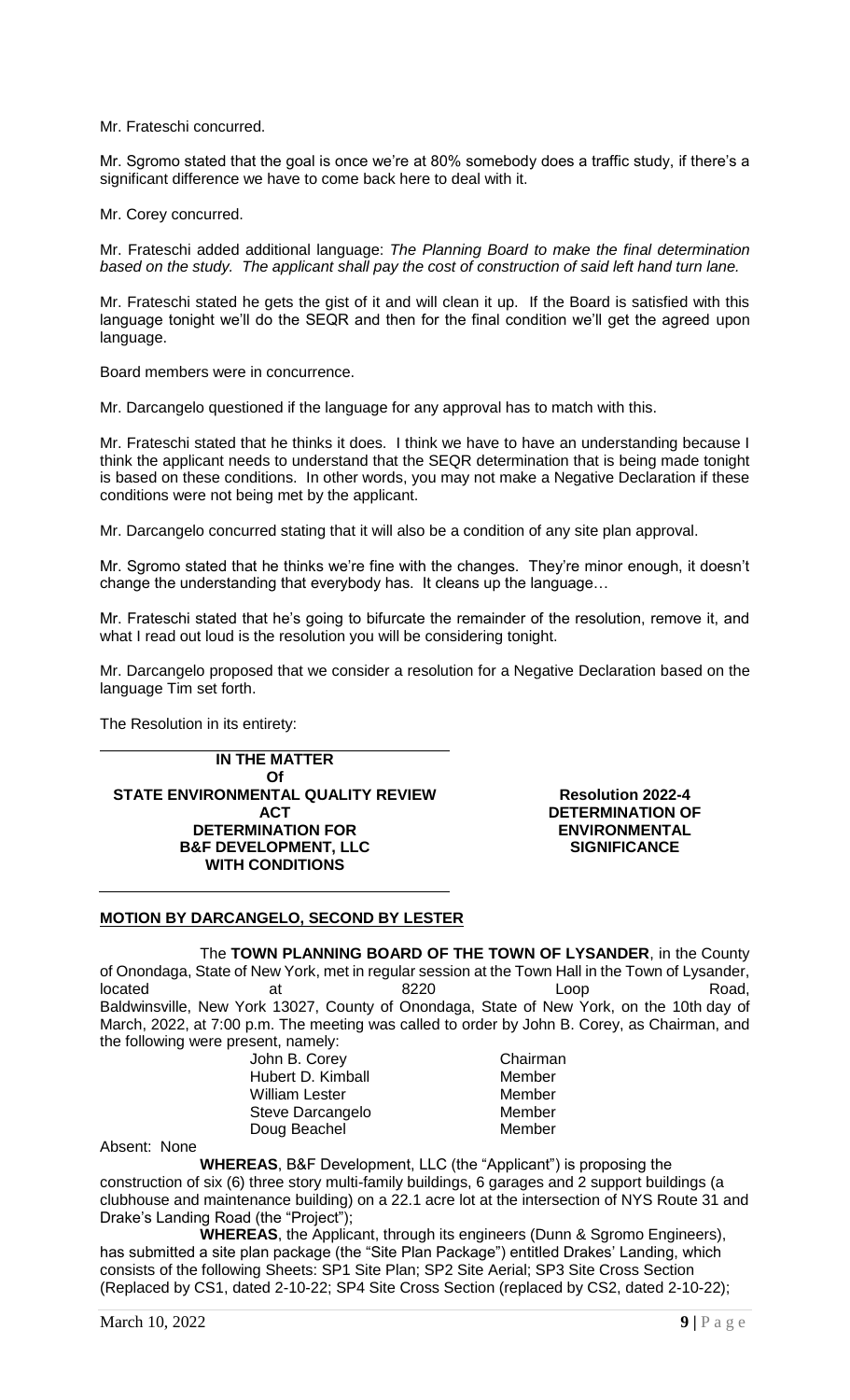SP5 Landscaping Plan; as File No. 1059.008, dated 09/01/20 last revision date February 10, 2022 TT-1 Truck Turn Plan, dated November 10, 2021, revised January 12, 2022;

**WHEREAS**, the Project is proposed to be situated on one vacant parcel, currently owned by the YMCA of Greater Syracuse, Inc. and identified as tax map nos. 075.-03- 24.7, which equal approximately 22 acres (the "Property" or "Project Site");

**WHEREAS**, of the 22 acres, the Applicant has proposed to disturb approximately 10.8 acres of the Property;

**WHEREAS**, the Planning Board and its engineer have reviewed the Site Plan Package and have considered it in relation to the SEQRA review and findings set forth herein;

**WHEREAS**, the existing zoning for the Project Site is Planned Unit Development which allows the multi-family apartments as set forth in the Application;

**WHEREAS**, by letter dated October 29, 2021, the Radisson Community Association has indicated that the Property has always been contemplated to have residential uses compatible to the one proposed in the Application;

**WHEREAS**, land uses in the adjacent surrounding area are single family, multifamily housing and open space/recreation;

**WHEREAS**, because 10 acres of the Property will be disturbed by the construction of the Project, it qualifies the Action as a Type I action under Article 8 of the New York State Environment Law and 6 NYCRR ("SEQRA");

**WHEREAS**, on February 13, 2020, pursuant to NYCRR Part 617.6(b), the Lysander Planning Board (the "Planning Board") declared itself the Lead Agency and issued to all involved agencies a Notice of Intent that classified the Project as a Type I action and further stated that it intended to be the Lead Agency for the Action;

**WHEREAS**, no involved agency responded in objection to the Notice of Intent for Lead Agency;

**WHEREAS**, on March 30, 2020, the Planning Board held a scoping session for all of the involved agencies to determine any environmental concerns they may have - none of the involved agencies attended or submitted comments;

**WHEREAS**, the Applicant has provided the Town Planning Board with a Traffic Impact Study (the "Traffic Impact Study"), dated January 2020, revised January 10, 2022, prepared by Dunn & Sgromo Engineers, PLLC ("Project Engineers");

**WHEREAS,** by letter dated July 20, 2020, the Engineer for the Town has reviewed the Traffic Impact Study and based on his review generally agrees with the determination that the level of service will only be minimally degraded by the Project, however, the Town Engineer has also determined that based on the significant number of new apartment units being proposed further study should be undertaken upon substantial construction of the Project, especially as it relates to a possibility of a dedicated left hand turn lane on Drake's Landing;

**WHEREAS,** Dunn & Sgromo submitted to the Town Engineer a Stormwater Pollution and Prevention Plan ("SWPPP") dated November 2021, which identifies stormwater run-off issues and proposed stormwater facilities that will meet the NYS Department of Environmental Conservation regulations (See Engineer's Review Letter of March 3, 2022);

**WHEREAS**, by letter dated January 4, 2022 to the Planning Board Chairman, Dunn & Sgromo Engineers submitted answers addressing the numerous comments, complaints and objections that the public provided to the Planning Board as it relates to the environmental impacts of the Project (the "D&S January 4, 2022 Letter");

**WHEREAS**, by letter dated January 10, 2022 to the Chairman of the Planning Board, Dunn & Sgromo Engineers submitted answers to the Engineering Review Letter dated December 15, 2021 by the Town Engineer (the "D&S January 10, 2022 Letter"),

**WHEREAS**, by resolution dated March 18, 2020 the Onondaga Planning Agency determined that the Project would not have an inter-county wide impact and offered one modification, which modification is agreed to by the Planning Board;

**WHEREAS**, on February 10 2022, at its monthly meeting, the Planning Board reviewed, discussed and asked questions to the Dunn & Sgromo Engineers regarding Part 2 of the Full Environmental Assessment Form (the "EAF") and answered the 18 questions set forth therein based on the Project;

**WHEREAS**, for the reasons set forth in the D&S January 4, 2022 Letter, the D&S January 10, 2022 Letter, the minutes of the February 10, 2022 meeting, the information on Part 1 of the EAF, the notes set forth on Part 2 of the EAF and the personal knowledge of the Planning Board members of the Project site, the Planning Board determined that there would be no environmental impact on Geological Features, Groundwater, Flooding, Air, Plants and Animals, Agricultural Resources, Historical and Archeological Resources, Open Space and Recreation, Critical Environmental Areas, Energy, Noise/Oder/Light, Human Health, Consistency with Community Plans, and/or Consistency with Community Character;

**WHEREAS**, the Planning Board did identify four potential environmental impacts as follows: (i) Impact on Land; (ii) Impacts on Surface Water; (iii) Impacts on Aesthetic Resources; (iv) Impacts on Transportation;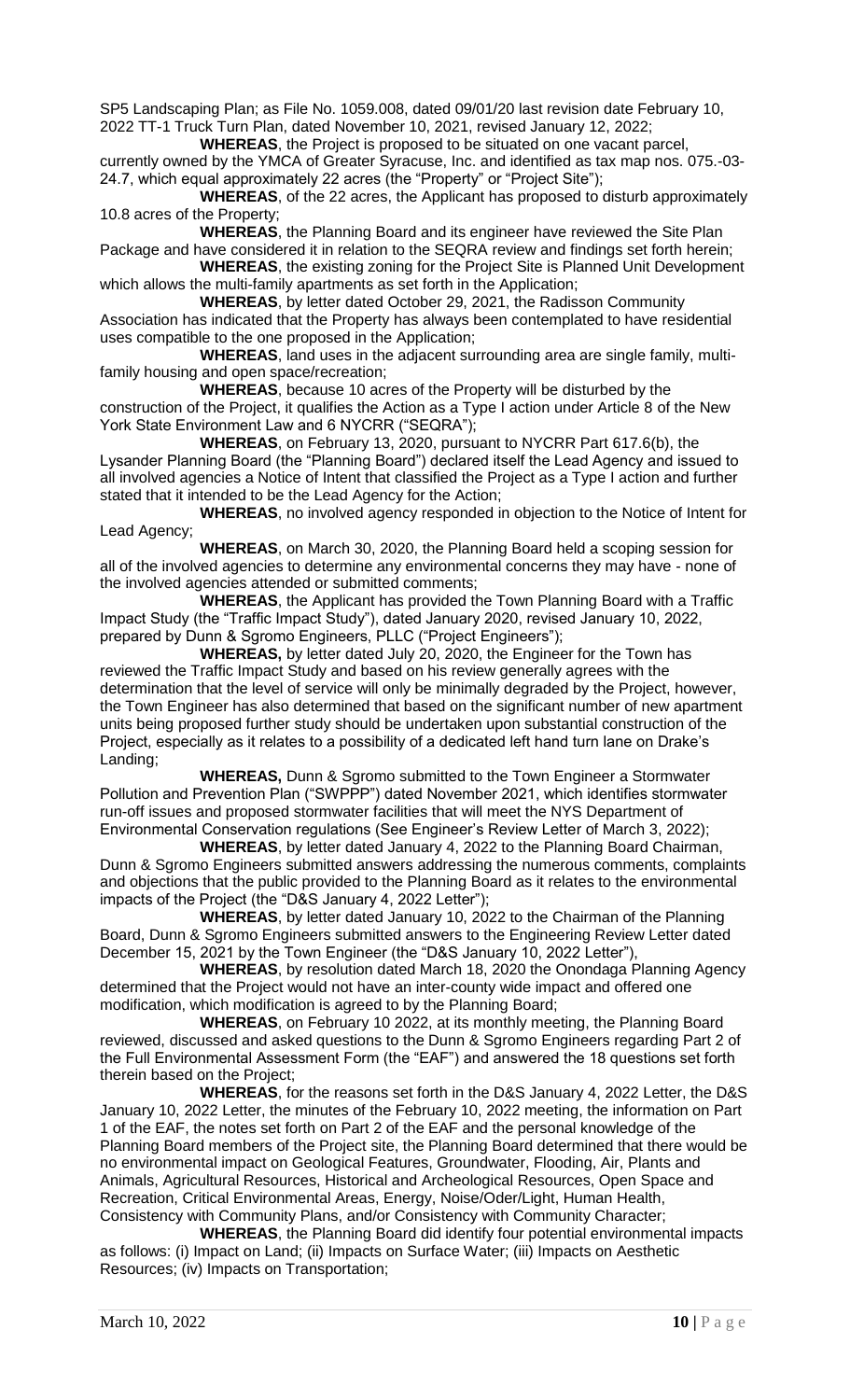**WHEREAS**, of the four potential environmental impacts set forth in the previous paragraph, the Planning Board determined that the standards set forth in the EAF sub-questions indicated "no, or small impact may occur", except for mitigation measures that would be required related to Impacts on Aesthetic Resources and Impacts on Transportation, as set forth in the next paragraph;

**WHEREAS,** although there are no significant environmental impacts based on the Planning Board's review of Part 2 of the EAF, the Planning Board has two main concerns from a SEQRA and Site Plan mitigation perspective: (i) traffic queuing at the corner of Drake's Landing and NYS Route 31, especially vehicles taking a left hand turn onto NYS Route 31 from Drake's Landing and its impact on traffic exiting the southern Oak Brook Road intersection with Drake's Landing; and (ii) the visual impact of six three story apartment buildings from NYS Route 31 and from Drake's Landing.

**WHEREAS**, based on the review of the Site Plan Package, Part 1 and Part 2 of the EAF, the Planning Board's familiarity of the Project Site, the Town's Comprehensive Plan, the zoning designation of the Property as Planned Unit Development, the comments received by the public, and all of the Recitals stated above, the Planning Board hereby makes the following **FINDINGS and DETERMINATIONS**, which will be added as a supplement to the EAF Part 2 and 3:

- 1. **FINDING and DETERMINATION**: The Project is consistent with similar multi-residential apartment use buildings within close proximity of the Property, including the Riverknoll Apartments across NYS Route 31 and the three-story Silver Wood apartment complex on Willett Parkway which is also situated adjacent to a single-family residential neighborhood.
- 2. **FINDING and DETERMINATION**: Mixed use residential opportunities is a goal of the Radisson Community, which should include single family housing, town house opportunities and multi-family apartment living.
- 3. **FINDING and DETERMINATION**: Except as set forth in FINDING and DETERMINATION Number(s) 8-11, the Planning Board has reviewed the D&S January 4, 2022 Letter, agrees with the reasoning and rationale set forth therein, and adopts the reasoning and rationale as justification for the SEQRA determination set forth herein.
- 4. **FINDING and DETERMINATION**: Except as set forth in FINDING and DETERMINATION Number(s) 8-11, the Planning Board has reviewed the D&S January 10, 2022 Letter, agrees with the reasoning and rationale set forth therein, and adopts the reasoning and rationale as justification for the SEQRA determination set forth herein.
- 5. **FINDING and DETERMINATION**: While the Project only proposed .25 acres of open recreation space for its residents, the Kerri Hornaday Park is in close proximity to the Project and the proposed walking trail to said Park will provide sufficient open space and recreational opportunities for the Project's residents.
- 6. **FINDINGS and DETERMINATION**: No evidence has been presented that would indicate any de-valuation in property values to single family houses because of the Project, which Project is similar to other apartment complexes in close proximity to the Property.
- 7. **FINDING and DETERMINATION**: The illustrations and elevations provided by the Applicant show architecturally pleasing structures that are consistent with the "look" of a residential home, including vinyl shake siding, vinyl siding, pressure treated wood or vinyl railings, asphalt shingles, cultured stone veneer, stone or concrete cap, and any other requirements of the Radisson Architectural Standards Board which will make the views consistent with the neighborhood.
- 8. **FINDING and DETERMINATION**: While the "look' of the buildings are consistent with residential homes and apartments in the area, the buildings should be screened to the greatest extent possible by: (i) keeping and maintaining the existing trees along NYS Route 31 and Drake's Landing; and (ii) supplementing the existing trees with a landscaping plan that will provide berms and decorative trees that will break up the view shed along Drake's Landing and NYS Route 31 and the single-family houses in the Oak Brook subdivision.
- 9. **FINDING and DETERMINATION**: The Traffic Study indicates that there will not be a significant degradation of service level on the impacted roads from the Project. However, based upon the Planning Board's personal knowledge of the intersection at Drake's Landing and NYS Route 31, the number of new residential units being proposed, the concerns raised by the Town Engineer and the public at the public hearing and through their correspondence to the Planning Board, there is sufficient justification for concern with vehicle queuing for left-hand (eastbound) movements from Drake's Landing onto NYS Route 31 to require further analysis upon substantial completion of the Project;
- 10. **FINDING and DETERMINATION**: The concerns set forth in Finding and Determination 9 above justifies a mitigation measure as further set forth at Finding and Determination number 11 below to assure the accuracy and integrity of the Traffic Study in light of the actual "build-out" conditions.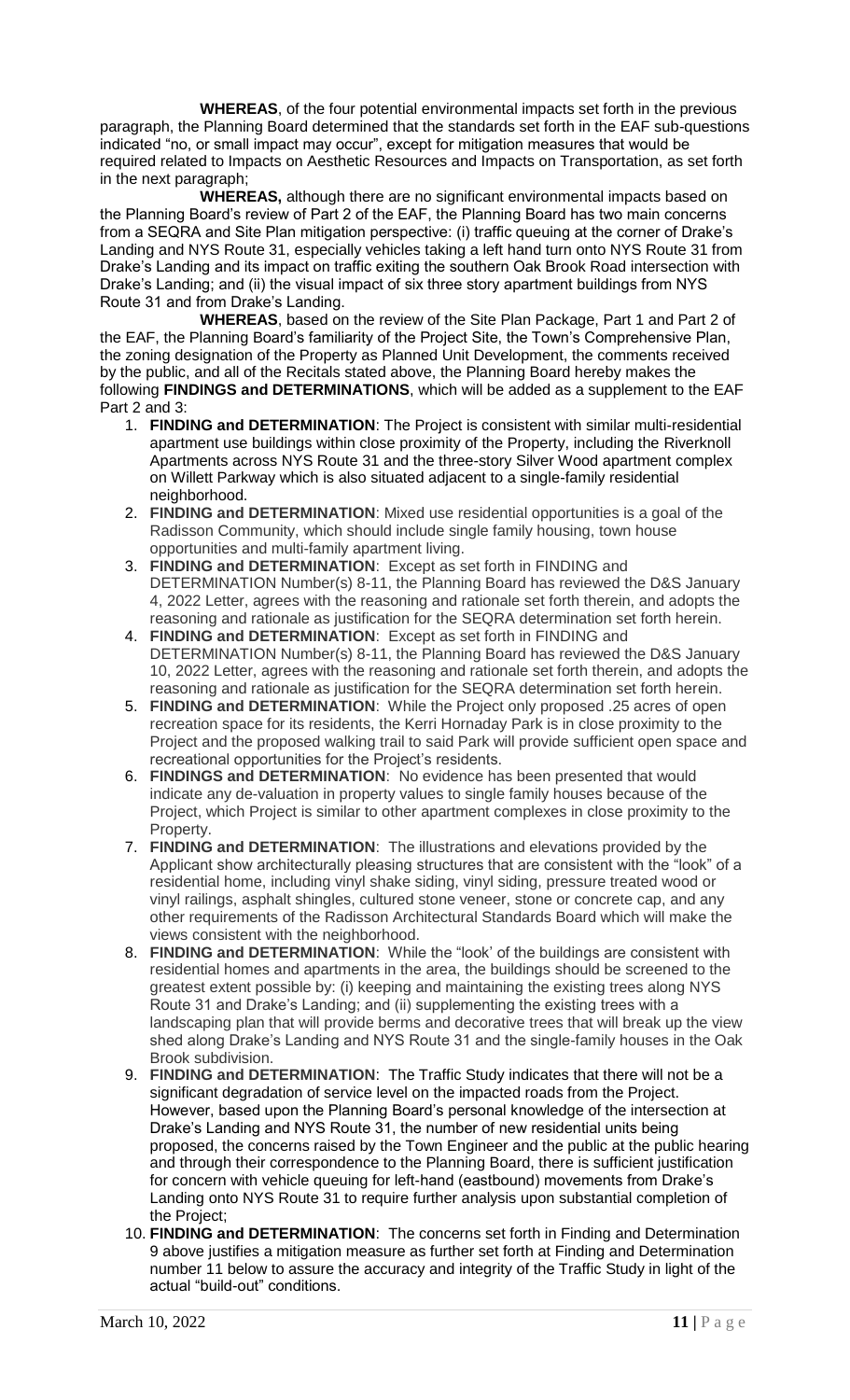- 11. **FINDING and DETERMINATION**: Within 12 months of 80% occupancy of the Project, the Applicant shall pay for the cost of a traffic study, commissioned by the Town of Lysander Planning Board, to determine if a dedicated left-hand turn lane should be added to Drake's Landing to prevent queuing that affects vehicles entering onto Drake's Landing from the southern Oak Brook Road intersection. The estimated fee for the updated traffic study shall be placed in escrow prior to the Project receiving a building permit for the project.
- 12. **FINDINGS and DETERMINATION**: In the event the proposed traffic study described in FINDING and DETERMINATION 11 above warrant a dedicated left-hand turn lane on Drake's Landing based on level of service determination at 100% occupancy, which proposed study will include background traffic analysis of traffic generated separate from this Project, the Planning Board to make the final determination of a left-turn lane based on the proposed study, the Applicant shall pay the cost of the construction of such a lefthand turn lane. A surety bond or letter of credit shall be provided to the Town prior to a building permit being issued in the amount of the estimated construction cost of the lefthand turn lane.

**NOW, THEREFORE BE IT RESOLVED**, that having reviewed the EAF and relating it to the criteria set forth in Section 617.8(c) of the SEQRA regulations, having held the public hearing and making the Findings and Determinations contained in this Resolution, the Planning Board hereby issues a Negative Declaration under Article 8 of the Environmental Conservation Law;

**BE IT FURTHER RESOLVED**, that the Lead Agency is the Planning Board of the Town of Lysander, with a mailing address of 8220 Loop Road, Baldwinsville, Town of Lysander, New York;

**BE IT FURHTER RESOLVED**, that the Project is a Type I Action under SEQRA; **BE IT FURTHER RESOLVED**, that the proposed Action is located on Drake's Landing and NYS Route 31 in the Town of Lysander;

**BE IT FURTHER RESOLVED,** that this Resolution be appended to the EAF Part 2 and Part 3 and made a part thereof;

**BE IT FURTHER RESOVED,** that all the letters and other documents cited herein are incorporated into this resolution; and

**BE IT FURTHER RESOLVED**, that Secretary to the Planning Board is hereby directed to file this Negative Declaration with the appropriate entities as set forth under 6 NYCRR Part 617.

**5 Ayes -- 0 Noes**

| <b>KIMBALL</b>    | YES        |
|-------------------|------------|
| <b>LESTER</b>     | YES        |
| <b>DARCANGELO</b> | <b>YES</b> |
| <b>BEACHEL</b>    | YES        |
| <b>COREY</b>      | YES        |

Mr. Sgromo thanked the Board for their time.

# IV. NEW BUSINESS

1. Minor Subdivision **Buyck, Corey** 

Case No. 2022—002 8896 Smokey Hollow Road

Corey Buyck stated that he currently lives at 8896 Smokey Hollow Road on a ten acre lot. We'd like to subdivide out a new lot approximately 7 acres in size with plans to build a single family house. As you can see on the plan we had a wetland delineation done by the DEC. We have had perc tests done and the initial plan has been submitted to the Health Department for a septic design.

There was some discussion with regard to the location of the wetlands on surrounding property with Al Yager, Town Engineer, stating that they only delineate what's on the applicant's property.

Mr. Buyck stated that a buffer has been shown on the plan.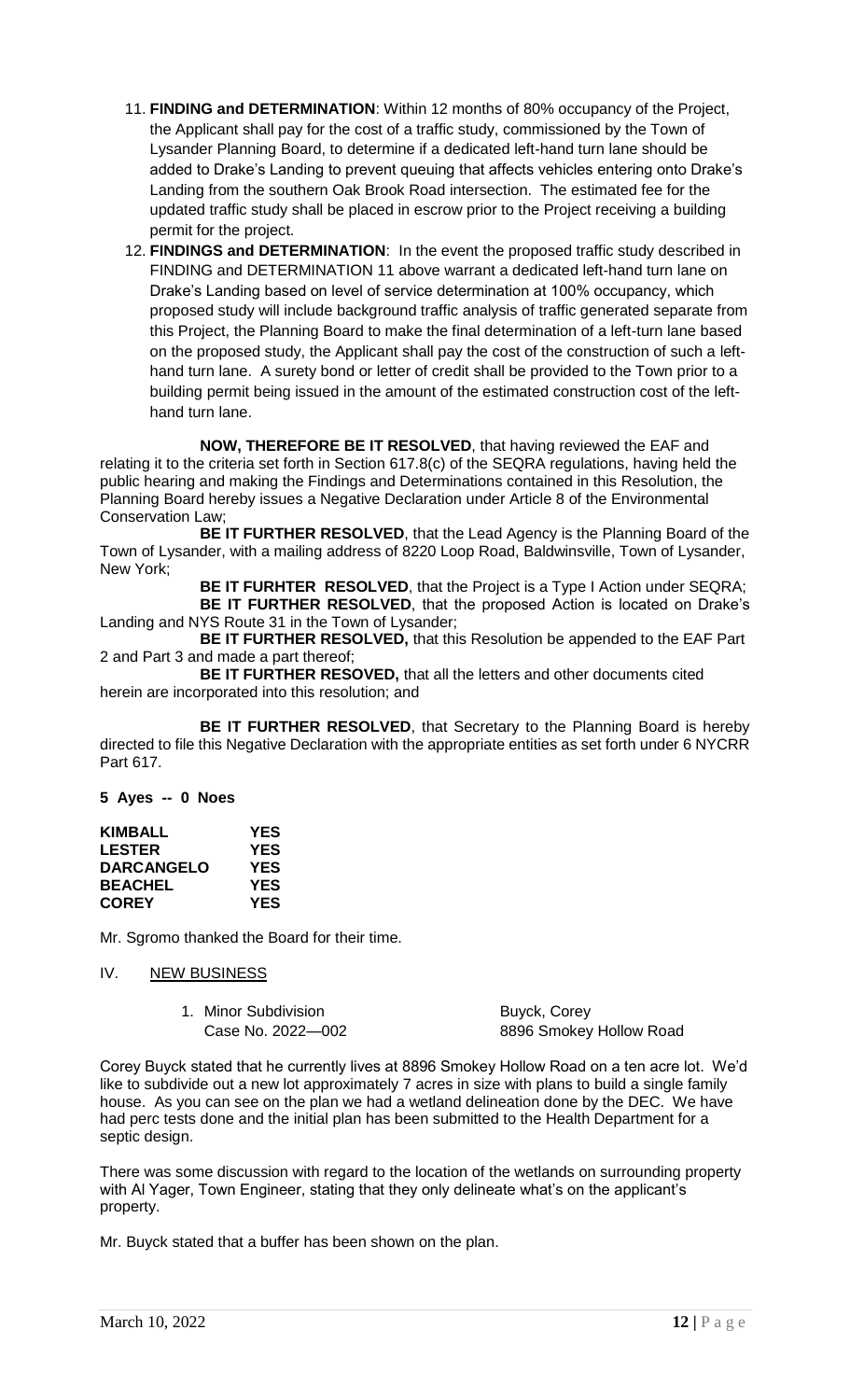Steve Darcangelo stated that it's a mapped wetland and Mr. Yager concurred stating that he had the mapping determined by the DEC. It's been both delineated and mapped.

Mr. Yager concurred.

Mr. Lester questioned if we have the letter on file.

Karen Rice, Clerk, stated that there is a letter on file dated November 3, 2021 from Aaron Bliss, NYS DEC.

Hugh Kimball stated that you have a garage and barn, the barn looks quite substantial and relatively solid…do you work construction, what do you do in those buildings, just out of curiosity.

Mr. Buyck stated that a few years back I had a business and I was doing construction and that was my shop at the time…equipment and tools.

RESOLUTION #5 -- Motion by Corey, Second by Kimball

RESOLVED, that the Planning Board having followed the prescribed SEQR procedures and having received no comments to the contrary, hereby designates itself as Lead Agency for Corey Buyck, 8896 Smokey Hollow Road, Baldwinsville, New York, Minor Subdivision application.

5 Ayes -- 0 Noes

The applicant has completed Part I, Project Information; John Corey, Chairman, reviewed Part Two—Environmental Assessment, with the board.

- 1. Will the proposed action create a material conflict with an adopted land use plan or zoning regulations? No
- 2. Will the proposed action result in a change in the use or intensity of use of land? No
- 3. Will the proposed action impair the character or quality of the existing community? No
- 4. Will the proposed action have an impact on the environmental characteristics that caused the establishment of a Critical Environmental Area (CEA)? N/A
- 5. Will the proposed action result in an adverse change in the existing level of traffic or affect existing infrastructure for mass transit, biking or walkway? No
- 6. Will the proposed action cause an increase in the use of energy and it fails to incorporate reasonably available energy conservation or renewable energy opportunities? No
- 7. Will the proposed action impact existing:
	- a. public / private water supplies? No
		- b. public / private wastewater treatment utilities? No
- 8. Will the proposed action impair the character or quality of important historic, archaeological, architectural or aesthetic resources? No
- 9. Will the proposed action result in an adverse change to natural resources (e.g., wetlands, water bodies, groundwater, air quality, flora and fauna)? No
- 10. Will the proposed action result in an increase in the potential for erosion, flooding or drainage problems? No
- 11. Will the proposed action create a hazard to environmental resources or human health? No